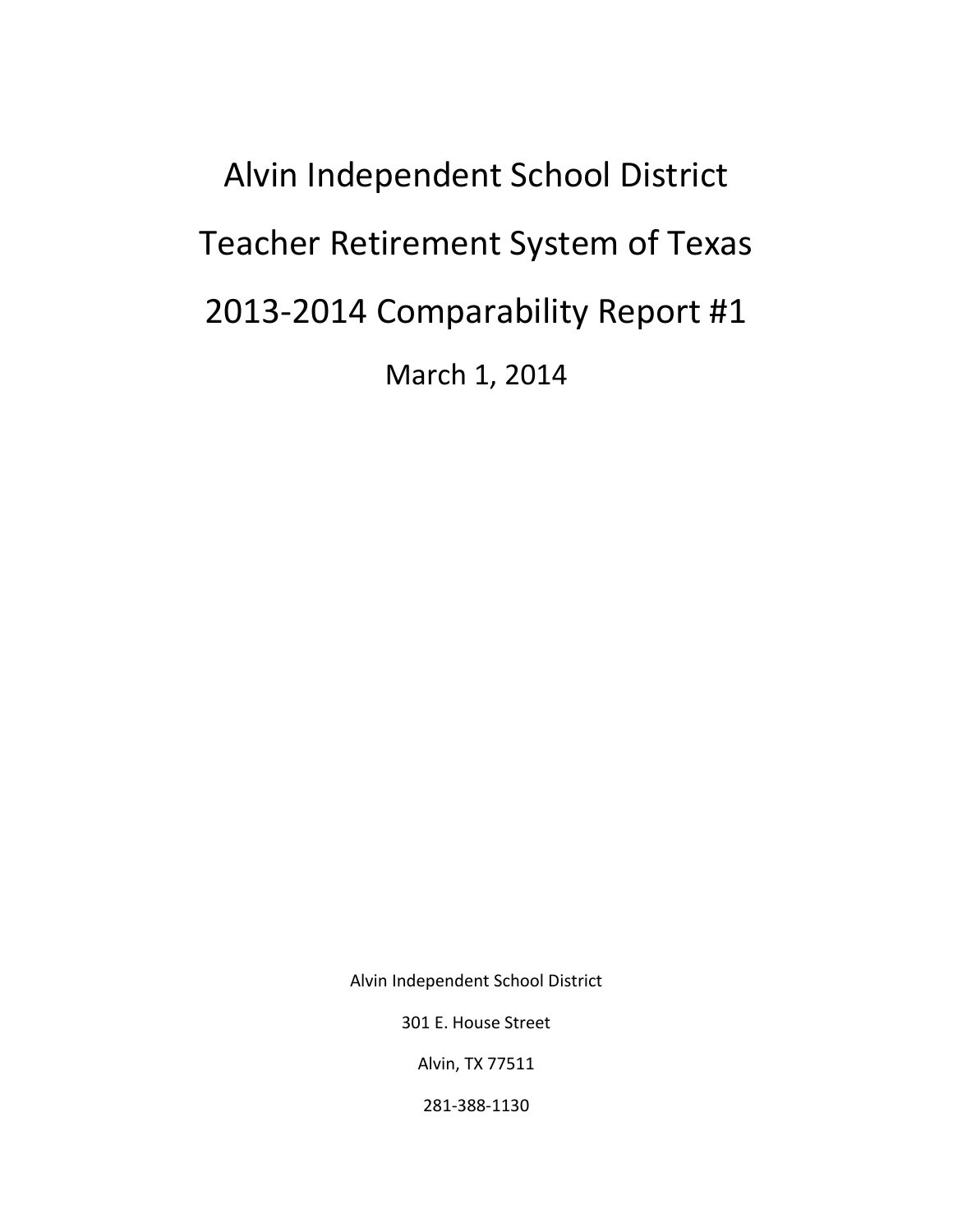## Alvin Independent School District

Alvin Independent School District offers four PPO plans and the links to the PDFs are below.

## Schedule of Benefits

1. PPO 1750 with RX

<http://www.alvinisd.net/cms/lib03/TX01001897/Centricity/Domain/266/1750%20Plan%20Highlight.pdf>

2. PPO 1500 without RX

[http://www.alvinisd.net/cms/lib03/TX01001897/Centricity/Domain/266/1500%20No%20RX%20Card%2](http://www.alvinisd.net/cms/lib03/TX01001897/Centricity/Domain/266/1500%20No%20RX%20Card%20Plan.pdf) [0Plan.pdf](http://www.alvinisd.net/cms/lib03/TX01001897/Centricity/Domain/266/1500%20No%20RX%20Card%20Plan.pdf)

3. PPO 1000 with RX

<http://www.alvinisd.net/cms/lib03/TX01001897/Centricity/Domain/266/1000%20Plan%20Highlight.pdf>

4. PPO 750 with RX

<http://www.alvinisd.net/cms/lib03/TX01001897/Centricity/Domain/266/750%20Plan%20Highlight.pdf>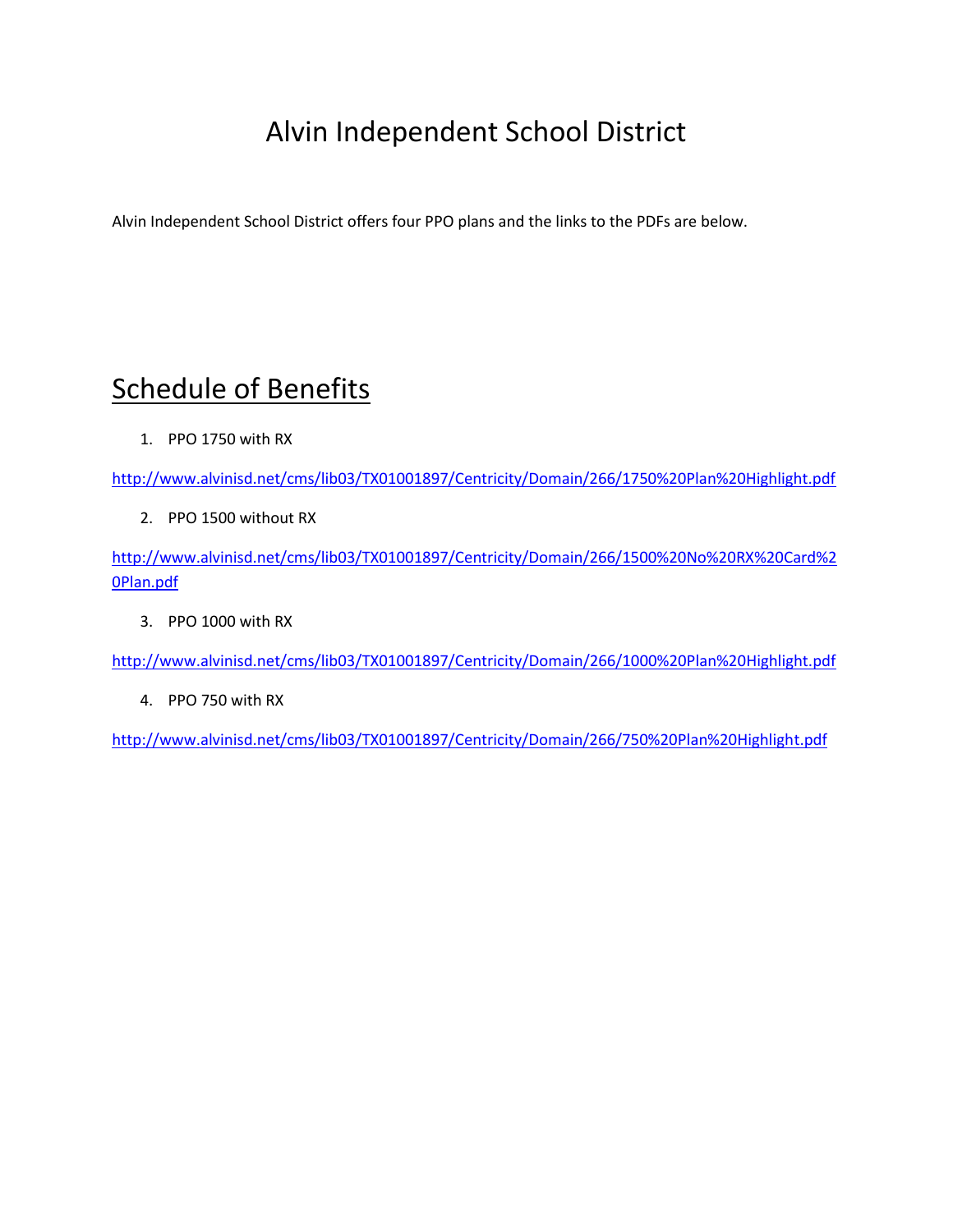# Alvin Independent School District

Alvin Independent School District's premium rate sheet link is below.

## Premium Rate Sheet

[http://www.alvinisd.net/cms/lib03/TX01001897/Centricity/Domain/266/BCBS%20RATES%202013-](http://www.alvinisd.net/cms/lib03/TX01001897/Centricity/Domain/266/BCBS%20RATES%202013-2014.pdf) [2014.pdf](http://www.alvinisd.net/cms/lib03/TX01001897/Centricity/Domain/266/BCBS%20RATES%202013-2014.pdf)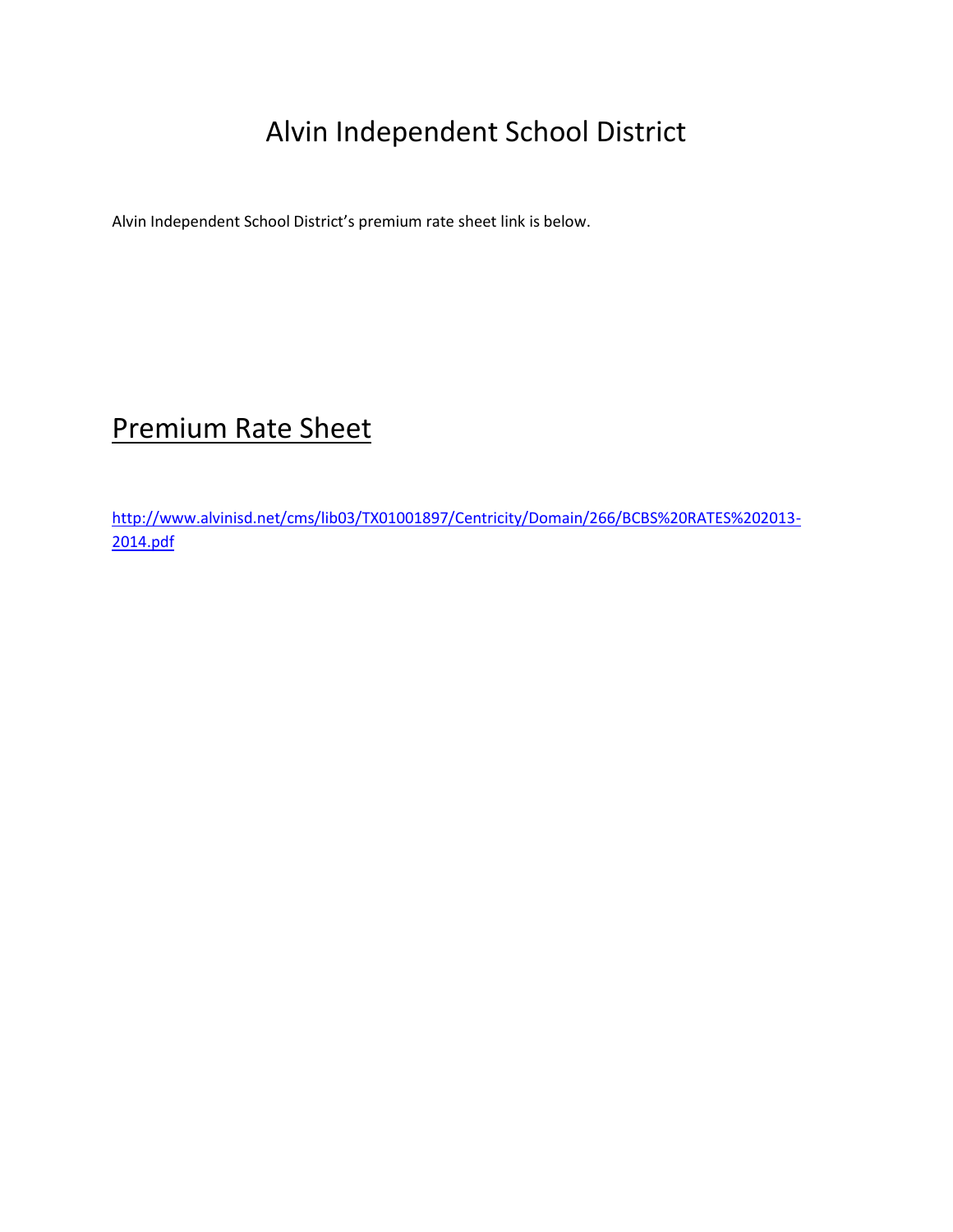| Alvin Independent School District                         |               |                               |          |  |
|-----------------------------------------------------------|---------------|-------------------------------|----------|--|
|                                                           |               |                               |          |  |
| Alvin Independent School District Medical Plan Enrollment |               |                               |          |  |
|                                                           |               |                               |          |  |
|                                                           |               |                               | Number   |  |
|                                                           | Plan          | Tier                          | Enrolled |  |
|                                                           | PPO1500       | Employee only                 | 376      |  |
|                                                           |               | Employee & Spouse             | 21       |  |
|                                                           |               | Employee & Child(ren)         | 61       |  |
|                                                           |               | Employee & Family             | 47       |  |
|                                                           |               | <b>Both District Employee</b> |          |  |
|                                                           |               | & child(ren)                  | 24       |  |
|                                                           |               | Total                         | 529      |  |
|                                                           |               |                               |          |  |
|                                                           | PPO1750       | Employee only                 | 487      |  |
|                                                           |               | Employee & Spouse             | 78       |  |
|                                                           |               | Employee & Child(ren)         | 122      |  |
|                                                           |               | Employee & Family             | 143      |  |
|                                                           |               | <b>Both District Employee</b> |          |  |
|                                                           |               | & child(ren)                  | 80       |  |
|                                                           |               | Total                         | 910      |  |
|                                                           |               |                               |          |  |
|                                                           | PPO1000       | Employee only                 | 122      |  |
|                                                           |               | Employee & Spouse             | 24       |  |
|                                                           |               | Employee & Child(ren)         | 26       |  |
|                                                           |               | Employee & Family             | 56       |  |
|                                                           |               | <b>Both District Employee</b> |          |  |
|                                                           |               | & child(ren)                  | 50       |  |
|                                                           |               | Total                         | 278      |  |
|                                                           |               |                               |          |  |
|                                                           | <b>PPO750</b> | Employee only                 | 208      |  |
|                                                           |               | Employee & Spouse             | 26       |  |
|                                                           |               | Employee & Child(ren)         | 25       |  |
|                                                           |               | Employee & Family             | 36       |  |
|                                                           |               | <b>Both District Employee</b> |          |  |
|                                                           |               | & child(ren)                  | 46       |  |
|                                                           |               | Total                         | 341      |  |
|                                                           |               |                               |          |  |
|                                                           |               | <b>Total Enrolled</b>         | 2058     |  |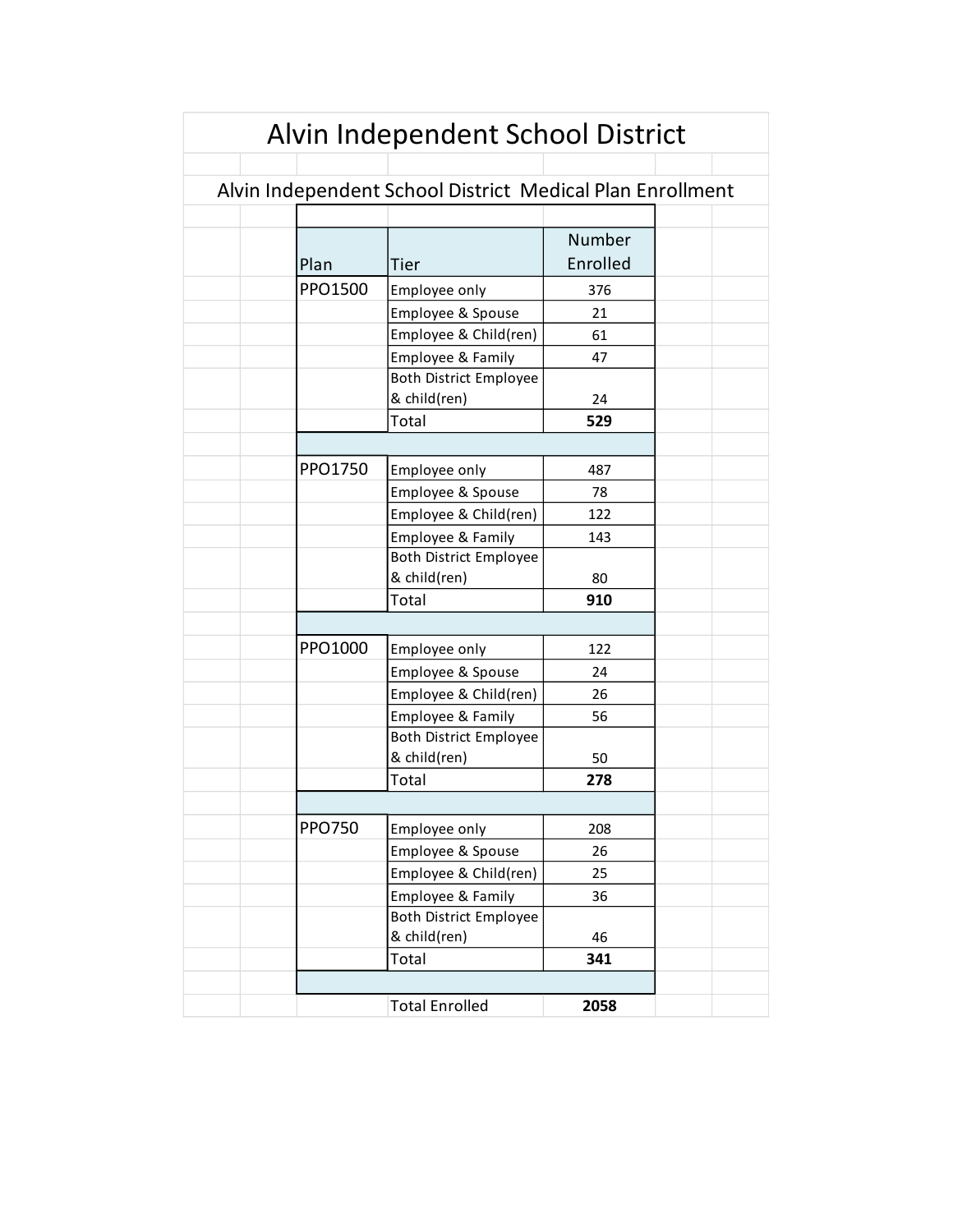#### **Note 1: Enrollments as of February 28, 2014**

#### **Note 2: Total Enrollees is 2058**

#### **AISD REPORT #1**

#### **METHODOLOGY AND CRITERIA**

TEC Section 22.004 was amended by the  $80<sup>th</sup>$  Texas Legislature. The amended provision of Section 22.004 changed the Teacher Retirement System (TRS) and district responsibilities with regard to determining whether the district offers health care coverage to employees that is comparable to HealthSelect, the coverage provided to state employees. The amended provisions of Section 22.004 also specifiy certain reporting requirements. Each district that does not participate in TRS-ActiveCare is required to make a comparability determination and report compliance to TRS by April 1, 2014.

Each district is required to develop a methodology and criteria, which must take into consideration certain factors as specified in Section 22.004(b), to make the comparability determination. In determining if the district's coverage is comparable to the basic health coverage (HealthSelect), the following factors outlined in Section 22.004(b) must be considered:

- (1) the deductible amount for service provided inside and outside of the network;
- (2) the coinsurance percentages for service provided inside and outside of the network;
- (3) the maximum amount of coinsurance payments a covered person is required to pay;
- (4) the amount of co-payment for an office visit;
- (5) the schedule of benefits and the scope of coverage;
- (6) the lifetime maximum benefit amount; and
- (7) verification that the coverage is issued by a provider licensed to do business in this state by the Texas Department of Insurance or is provided by a risk pool authorized under Chapter 172, Local Government Code, or that the district is capable of covering the assumed liabilities in the case of coverage provided through district self-insurance.

The coverage must include major medical treatment but may exclude experimental procedure. In this subsection, "major medical treatment" means a medical, surgical, or diagnostic procedure for illness or injury. The coverage may include managed care or preventive care and must be comparable to the basic health coverage provided under Chapter 1551, Insurance Code. (HealthSelect at [http://www.trs.state.tx.us/active.jsp?submenu=trs\\_activecare&page\\_id=/TRS\\_activecare/plans](http://www.trs.state.tx.us/active.jsp?submenu=trs_activecare&page_id=/TRS_activecare/plans)

The law requires that the district prepare two reports:

**Report 1:** This report is based on the current group health coverage in effect during the current plan year. The report must include:

a. Appropriate documentation of: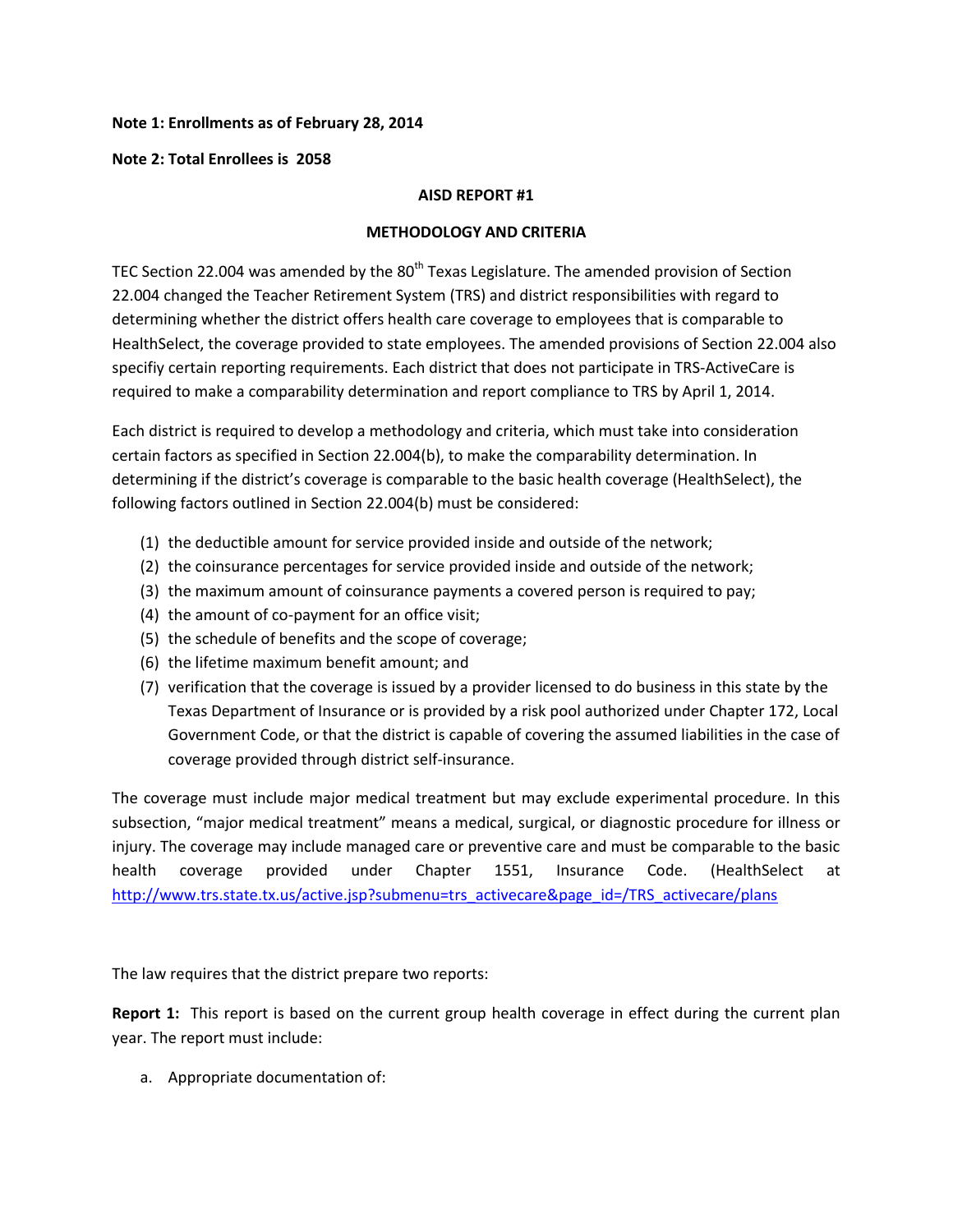- (1) the school district's contract for group health coverage with a provider licensed to do business in Texas by the Texas Department of Insurance or a risk pool authorized under Chapter 172, Local Government Code;
- OR
- (2) A resolution of the board of trustees of the school district authorizing a self-insurance plan for school district employees and of the school district's review of its ability to cover the liability assumed;
- b. the schedule of benefits;
- c. the premium rate sheet, including the amount paid by the school district employee;
- d. the number of employees covered by the health coverage plan offered by the school district;
- e. information concerning the ease of completing Report #2; and
- f. a compliance statement which states whether or not the school district provides health care coverage to its employees that is comparable to HealthSelect and whether it has complied with other requirements of Section 22.004 of the Education Code.

**Report #2.** The 2013-2014 Comparability Report Form is due to TRS by April 1, 2014. This form requires the district to respond to the following questions:

- a. Does your district offer employee health coverage that is comparable to HealthSelect?
- b. Is your district in compliance with all other requirements of Section 22.004 of the Education Code?

### **Report #1. Methodology and Criteria**

In response to Report 1, item (e), information concerning the ease of completing Report #2, the following methodology and criteria was implemented to determine if the employee health coverage offered to district employees was comparable to the HealthSelect plan and if the district was in compliance with all other requirements of Section 22.004 of the Education Code.

- 1. The district reviewed the *TRS Certification Report and Comparability Study for Public School Employees' Health Coverage 2005-2006* (August 2006). In this report, districts were reported as "comparable" to the basic state plan if they offer at least one plan that compares favorably with the standard.
- 2. Base on Texas Administrative Code, Title 34, Part 3 Teacher Retirement System of Texas, Chapter 41- Rule 41.91 Certification of Insurance Coverage section [c], "comparable" means "similar, but not identical."
- 3. The district obtained a copy of the HealthSelect benefits at [http://healthselectoftexas.welcometouhc.com/assets/pdf/15023.O.ERS.BenefitsAaG.Actives.20](http://healthselectoftexas.welcometouhc.com/assets/pdf/15023.O.ERS.BenefitsAaG.Actives.2014.pdf) [14.pdf](http://healthselectoftexas.welcometouhc.com/assets/pdf/15023.O.ERS.BenefitsAaG.Actives.2014.pdf)